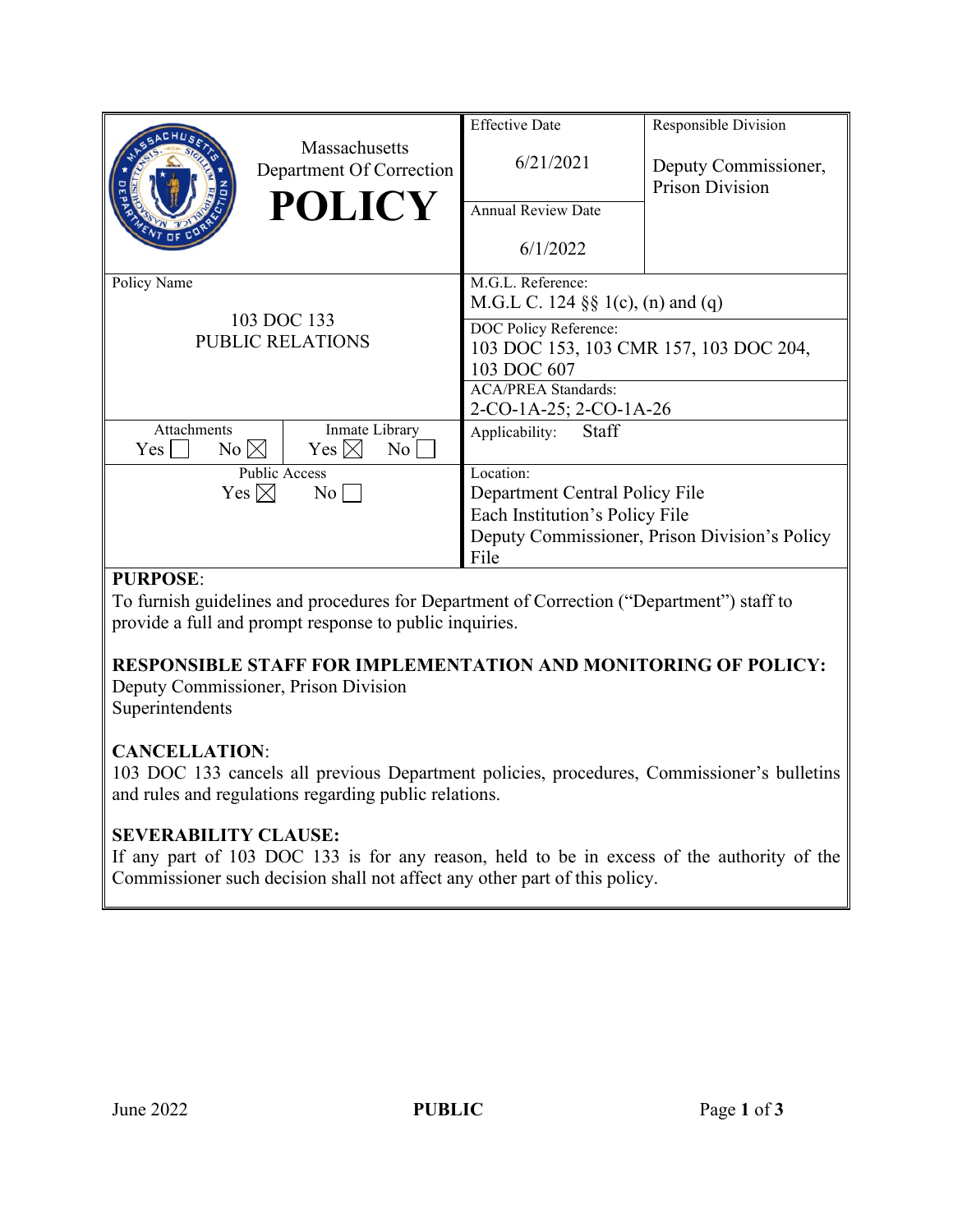#### **TABLE OF CONTENTS**

| 133.01 General Policy        |  |
|------------------------------|--|
| 133.02 Procedural Guidelines |  |
| 133.03 Emergencies           |  |